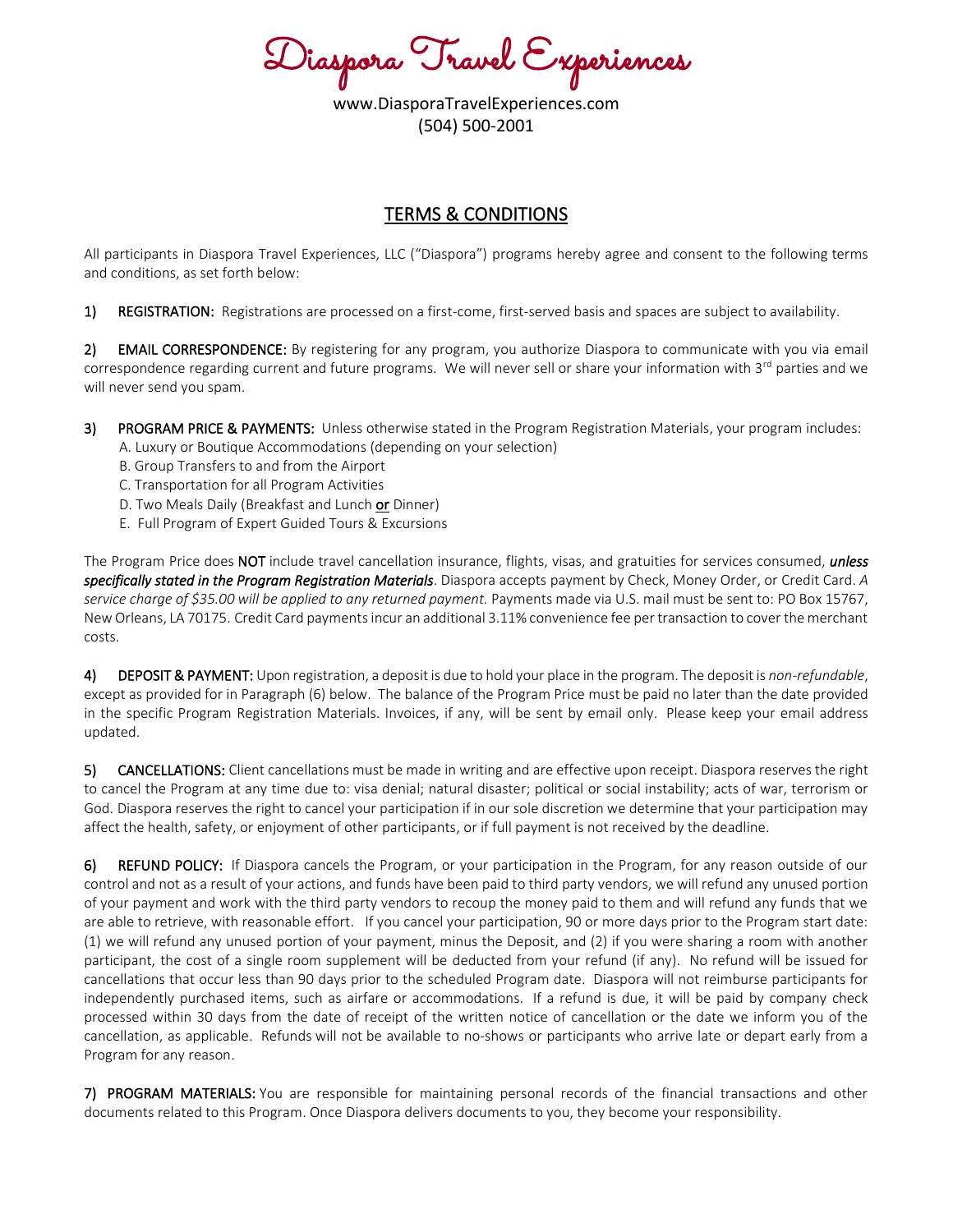8) CHANGES TO ITINERARY & ACCOMMODATIONS: Diaspora makes every attempt to ensure Program Itinerary information is accurate. However, changes may occur. We reserve the right to make changes to the Program without prior notice. Should accommodations be changed by Cuban agencies and suppliers, we make every attempt, where and as possible, to secure accommodations of similar quality. We will do our best to inform you in advance of any significant changes.

9) HEALTH AND SAFETY: Everyone of average fitness should be able to enjoy all the Program activities. Consult your doctor to see if your health condition is suitable for the trip. Many guided tours include walking and perhaps walking on uneven surfaces that may be strenuous for some people. You are responsible for all necessary items and assistance related to your condition. Diaspora is not responsible for walking or wheelchair assistance, or the costs of any medical treatment you may require. You should consult the CDC for vaccination requirements at [http://wwwnc.cdc.gov/travel/destinations/list.](http://wwwnc.cdc.gov/travel/destinations/list) Keep in mind that service providers outside of the United States are not required to comply with Americans with Disabilities Act (ADA) requirements that many are accustomed to in the United States. Therefore, ramps and handicap accessible elevators and wide entryways may not always be available. If a traveler has any special needs, they should check with us **PRIOR** to booking.

10) FOOD & BEVERAGE: Diaspora is not responsible for any food allergies or food-borne illnesses resulting from food or beverages consumed.

11) AIRLINE TRAVEL: Diaspora is not responsible for missed flights, delays, or transfers. *You should not make any travel arrangements until you receive confirmation and instructions from Diaspora*. This information will be provided by email. Diaspora is not responsible for the services and policies imposed by the airlines, including lost luggage. Airline schedules and flights are subject to change without notice, and Diaspora is not responsible for penalties incurred for tickets, international or domestic, due to schedule and/or flight changes. You will be notified immediately of any changes to flights booked by Diaspora on your behalf.

12) PHOTO & VIDEO RELEASE: You grant permission to Diaspora and its representatives, agents, successors, heirs, and assigns (collectively "Diaspora") to photograph, video, and otherwise capture your image and voice during your participation in the Program. You grant Diaspora the right to reproduce, use, exhibit, display, broadcast, distribute, and create derivative works of any of said images and recordings and any associated written copy in any media for promoting, publicizing, or illustrating Diaspora-related activities shared by any participant. You acknowledge that Diaspora owns all rights to said materials and any participant images and recordings within Diaspora possession, and all related written copy. You hereby release, defend, indemnify, and hold harmless Diaspora from and against any and all claims, damages, or liability arising from or related to the existence and/or any use of said images and recordings and any associated written copy.

13) BREACH OF TERMS: If any part of this agreement is broken by you, Diaspora retains the right to refuse further services; notwithstanding anything to the contrary herein, any payments and deposits may be retained as cost of services to date.

14) EXECUTION OF THE TERMS AND CONDITIONS: You represent that you are over 18 years of age and competent to execute the Terms and Conditions.

15) INCORPORATED SECTIONS & SEVERABILITY: The benefit of each provision of the Program Agreements, and all other agreements, waivers, and release forms executed by you regarding the Program, shall be deemed, respectively, to be separate and severable and enforceable accordingly. If any provision herein is found to be unenforceable or void, but would be enforceable in a reduced form, in terms of scope or duration, the provision shall have effect in such reduced form.

16) GOVERNING LAW: All causes of action arising from this agreement or your participation in this program shall be governed by and construed in accordance with the laws of the State of Louisiana. You hereby consent to the exclusive jurisdiction of any State or Federal court located in the State of Louisiana.

## LIABILITY RELEASE

I further understand that my participation in the Program may involve risk of injury and loss, both to person and property, and that Diaspora operates the Program independent of the hotels, airlines, and other entities that are used during the Program. Activities provided in connection with the Program including without limitation transportation, lodging, and sightseeing are provided by the carrier, hoteliers, and other suppliers that are independent contractors and not agents for, employees, partners, or joint venture participants of Diaspora. Diaspora is not responsible for acts or omissions of such independent contractors. Diaspora is not liable for injury, death, damage, loss, accident, delay, or irregularity in connection